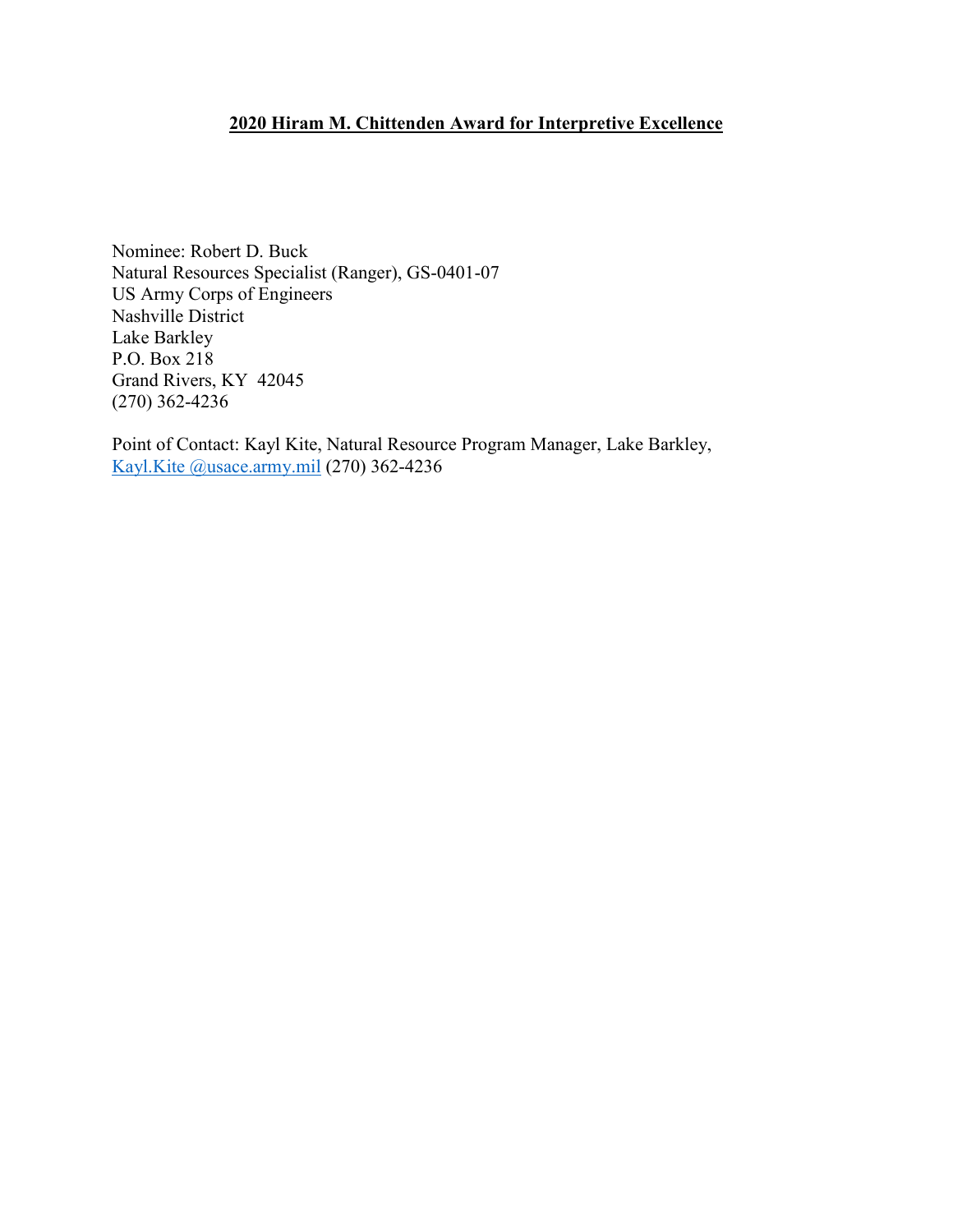# **Nomination of Mr. Robert D. Buck for 2020 Hiram M. Chittenden Award for Interpretive Excellence**

### Executive Summary

Mr. Robert D. Buck, Natural Resources Specialist at Lake Barkley, is nominated for the 2020 Hiram M. Chittenden Award for Interpretive Excellence. Mr. Buck recently joined the Lake Barkley staff in February 2019. During this short time, Mr. Buck displayed a positive attitude and an exemplary work ethic in all aspects of his duties, especially promoting the Corps' Water Safety Mission. Ranger Buck made over 8,300 direct contacts while conducting 22 water safety events that included youth camps, fishing tournaments, and project tours. He promoted the "Every Kid in a Park" campaign by conducting multiple school water safety programs and issued free 4th grade passes. Ranger Buck also partnered with LRL Park Rangers to staff a large water safety display at the KY State Fair.

### 1. Creativity and Originality

As a new ranger, Mr. Buck was able to take traditional interpretive programs and incorporate new ideas. He utilized his wildlife science background to incorporate reptile programs into weekly youth camp presentations. Robert's fresh outlook and small changes to routine programs improved the learning environment for nearly 2,000 youth campers.

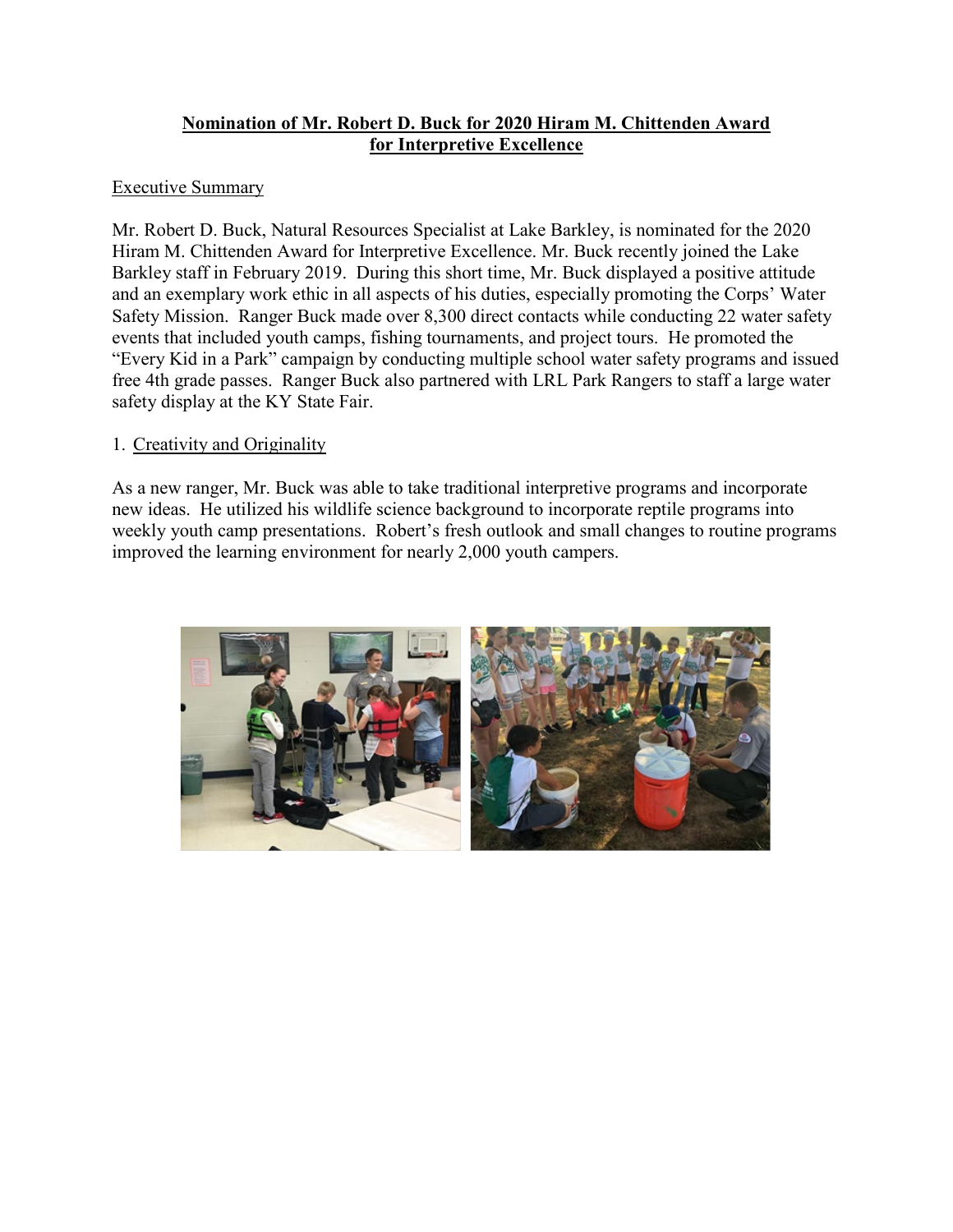

## 2. Made a positive Experience for Visitors

Ranger Buck incorporated water safety messages into nearly every contact with the visitors. He conducted 26 boat patrol days and numerous vehicle patrols resulting in over 4,300 direct contacts, 298 vessel safety inspections, 157 enforcement actions and a boater assist. Ranger Buck utilized social media by posting multiple water safety messages as well as working with PAO to record and post a water safety public service announcement. Combined, these efforts provided a wide variety of opportunities to inform people with different interests, backgrounds, and age groups about the importance of water safety.



Additionally, Ranger Buck coordinated the placement of 25 secondary channel buoys and repaired beach swim lines to ensure safe boating and swimming experiences for all visitors. All of these accomplishments were made while balancing a heavy workload of shoreline management and participating in LRN's robust Ranger Training Program.